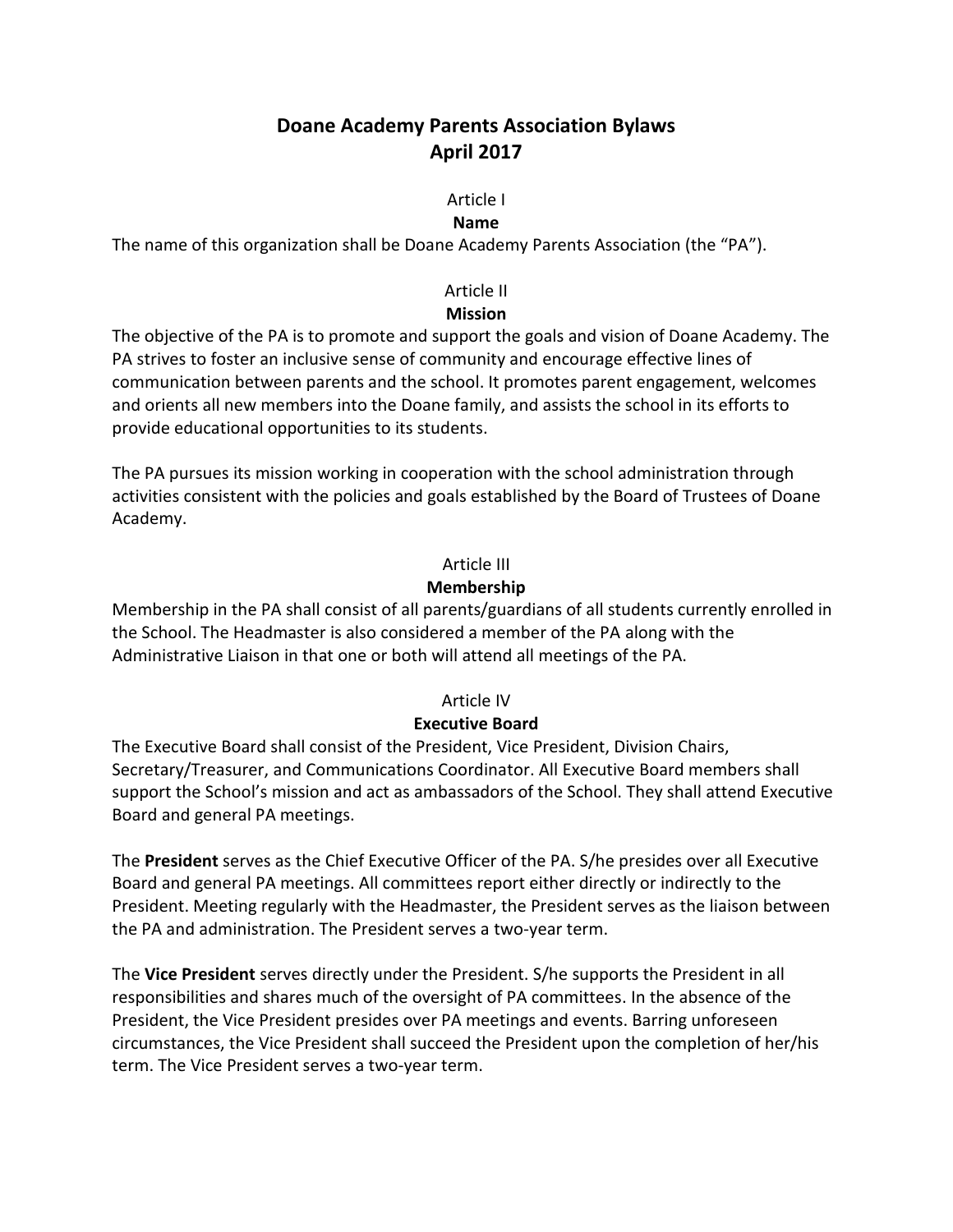The three **Division Chairs**, representing Lower School, Middle School, and Upper School, preside over all the committees, activities and events that take place in their particular division. They report directly to the President and serve a one-year term.

The **Secretary/Treasurer** assists the President and Vice President in carrying out many of the PA duties and execution of events, including coordination PA volunteers. S/he also keeps minutes for all PA meetings and submits them to the President within a week following each meeting.

The **Secretary/Treasurer** also serves and the Chief Financial Officer of the PA. S/he is responsible for all financial reports, the collection and disbursing of PA funds and serves as the PA's liaison to the School's Business Office. The Secretary/Treasurer is responsible to provide a written financial update at every meeting. S/he reports directly to the President and serves a two-year term.

The **Communications Coordinator** oversees all communication with the PA Executive Board and the School community. This includes the creation and distribution of notices, flyers and other materials. The Communications Coordinator reports directly to the President and serves a twoyear term.

**Note:** *The President may serve one two-year term and all other officers may serve up to two consecutive two-year terms or three consecutive one-year terms. Officer vacancies shall be filled by Presidential appointment with the approval of her/his Executive Board for the remainder of that position's term. If the office of the President becomes vacant, the Vice President will become President. Terms run from June of the elected year to the following June.* 

### Article V

## **Nominating Committee**

The Nominating Committee shall consist of the members of the Executive Board whose terms are not set to expire within the following six months, as well as the immediate past-President of the PA if he/she is still a member of the PA. No later than March 31 of each year, the Nominating Committee shall give notice to the PA of Executive Board positions that they anticipate being open as of June of that year, and ask for nominees from any member of the PA.

Once suggested names are submitted, the Nominating Committee will select up to two nominees for each open position and share the names of the nominees with the Headmaster and Administrative Liaison. After approval by the Headmaster, the Nominating Committee will then determine the appropriate manner by which to share information about the nominees with the PA. The PA will then elect the new members of the Executive Board, by a majority vote, at the last PA meeting of the academic year.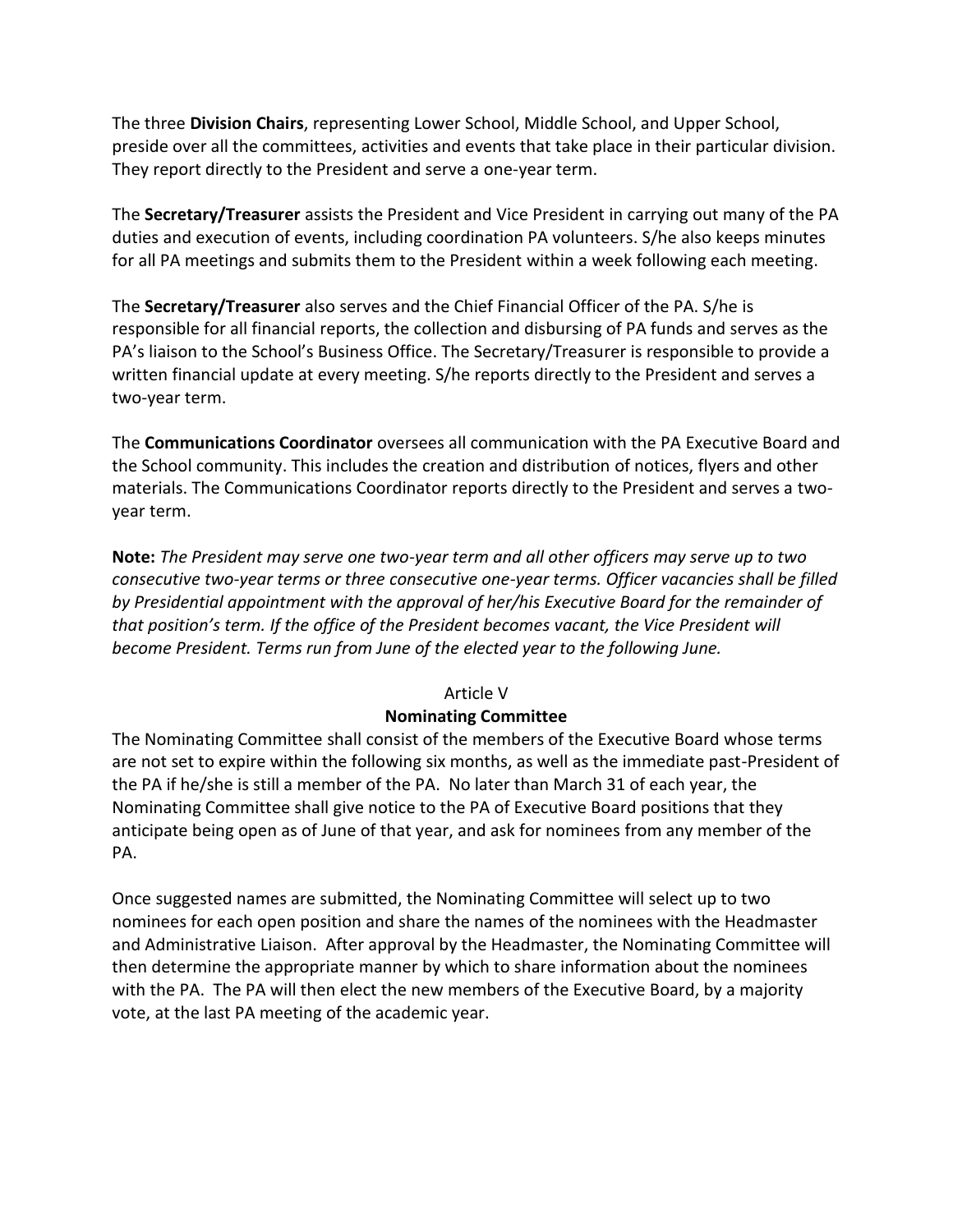## Article VI **Removal of an Officer**

A PA officer may be removed from their position with just cause, at any time, by a two-thirds vote of the full Executive Board, with the knowledge of the Headmaster. The officer who is the subject of the vote shall not have a vote.

## Article VII **Meetings**

The PA shall meet between four and six times a year. The meetings will alternate between mornings and evenings; the President or Vice President must be at every meeting. All meeting dates will be determined the summer prior to the school year and included in the school calendar. Meetings and speakers shall be publicized to the school community. Minutes from all open meetings shall be available to the school community following each meeting on the School's web site. Additional meetings may be scheduled at the discretion of the President in conjunction with the Headmaster.

The Executive Board shall meet monthly during the school year and at least once over the summer. All votes are decided by simple majority. In the event of a tie vote, the President will make the final determination.

## Article VIII

## **Committees**

The PA President, in conjunction with her/his Executive Board, shall appoint all committee chairs. The formation, responsibilities and dissolution of all committees fall under the President and Executive Board's discretion.

#### Article IX **Finances**

## **Budgeting/Fiscal Planning**

At the beginning of the new fiscal year (July 1), the PA President and Secretary/Treasurer will meet with the School's Chief Financial Officer and submit a general accounting for the upcoming year. This budget will be reviewed and revised on a quarterly basis. Before the close of the fiscal year (June 30), the PA may present the school with an annual donation. Following that, the Treasurer will meet with the Chief Financial Officer to prepare for the school's financial audit.

## **Check Request Process**

The accounts of the PA shall be administered by the School and its Chief Financial Officer. The PA President, Vice President and Secretary/Treasurer may request checks for any amount up to \$1000. For amounts exceeding \$1000, two PA Executive Board signatures are needed on a